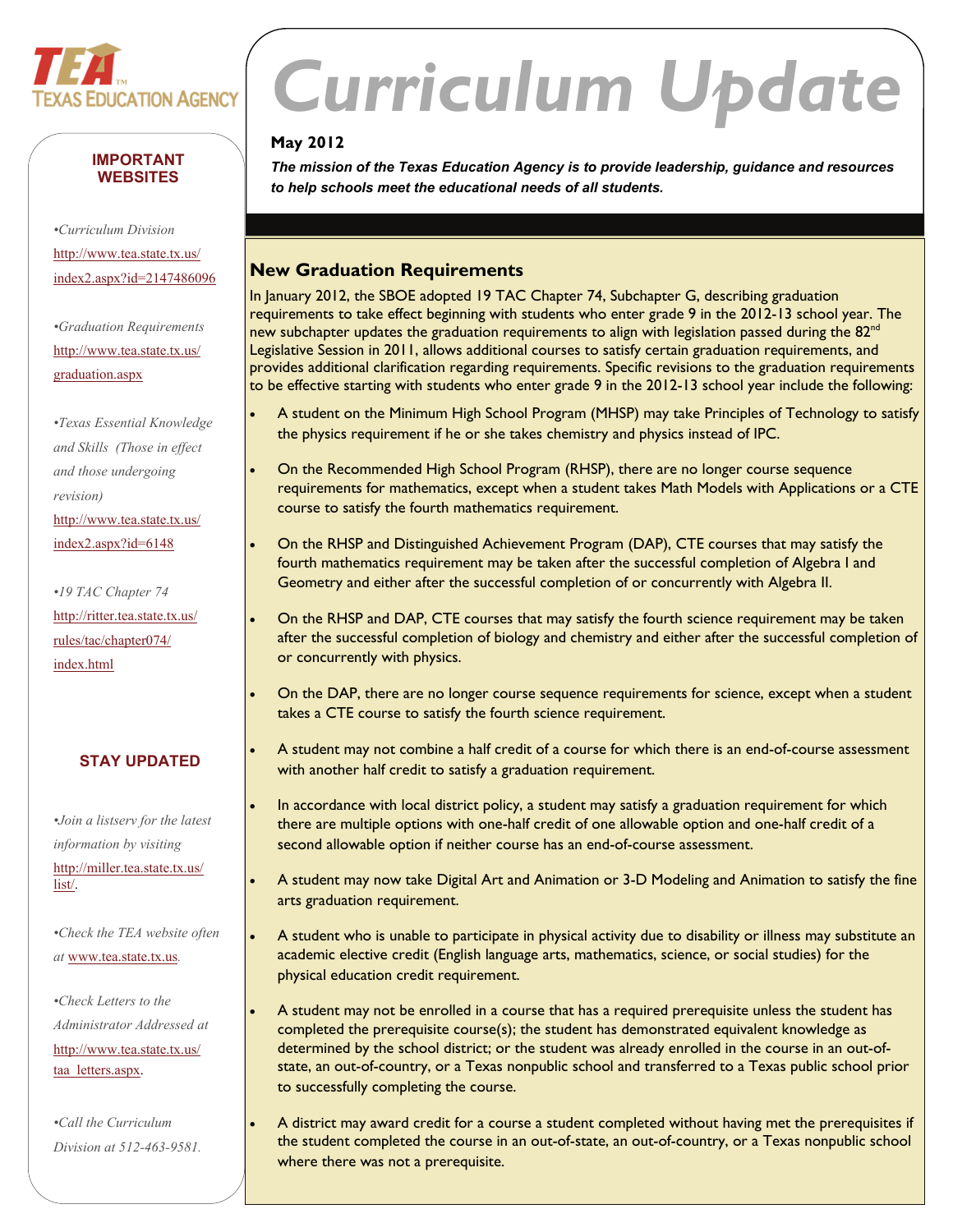| <b>Important Dates</b>                                                                      |                                                                                                                                                                                                          | <b>Changes to Required Secondary Curriculum</b>                                                                                                                                                                                                                                                                                                                                                                                                                                                                                                                                                                                                                                                                                                            |
|---------------------------------------------------------------------------------------------|----------------------------------------------------------------------------------------------------------------------------------------------------------------------------------------------------------|------------------------------------------------------------------------------------------------------------------------------------------------------------------------------------------------------------------------------------------------------------------------------------------------------------------------------------------------------------------------------------------------------------------------------------------------------------------------------------------------------------------------------------------------------------------------------------------------------------------------------------------------------------------------------------------------------------------------------------------------------------|
| May 18                                                                                      | 2012-2013 Perkins eGrant Applicant<br>Designation and Certification (ADC) form<br>opened (applicants cannot open the Perkins<br>eGrant application until the ADC form is<br>submitted)                   | In January 2012, the SBOE adopted amendments to 19 TAC Chapter 74, Curricul<br>Requirements, Subchapter A, §74.3, Description of a Required Secondary Curricu<br>to update requirements for school districts to align with recently passed legislatio<br>and provide additional clarification regarding requirements. Specific revisions to th<br>school district requirements to be effective starting with the 2012-13 school year<br>include the following:<br>A school district must offer and maintain evidence that students have the opportunity<br>take IPC, biology, chemistry, physics, and at least two additional science courses. The<br>requirement to offer two additional science courses may be reduced to one under ce<br>circumstances. |
| May 31                                                                                      | Deadline for submitting PNP School<br>Participation Compliance Report                                                                                                                                    |                                                                                                                                                                                                                                                                                                                                                                                                                                                                                                                                                                                                                                                                                                                                                            |
| June $4-6$                                                                                  | <b>ESEA Management Institute</b>                                                                                                                                                                         |                                                                                                                                                                                                                                                                                                                                                                                                                                                                                                                                                                                                                                                                                                                                                            |
| June 15                                                                                     | Deadline for completing AP/IB test fee<br>survey                                                                                                                                                         | A school district is no longer required to offer Health 1.                                                                                                                                                                                                                                                                                                                                                                                                                                                                                                                                                                                                                                                                                                 |
| July 18 - 20                                                                                | State Board of Education Meeting                                                                                                                                                                         | A school district must offer and maintain evidence that students have the opportunity<br>take at least four technology applications courses selected from the new list of 19<br>courses.<br>A school district must teach a course that is specifically required for high school<br>graduation at least once in any two consecutive school years. For a subject that has ar<br>end-of-course assessment, the district must either teach the course every year or em<br>options to enable students to earn credit for the course and must maintain evidence t<br>it is employing those options.                                                                                                                                                              |
| July 31                                                                                     | Deadline for submitting 2011-2012 Perkins                                                                                                                                                                |                                                                                                                                                                                                                                                                                                                                                                                                                                                                                                                                                                                                                                                                                                                                                            |
| July 30-31                                                                                  | final expenditure report<br>Title III Symposium                                                                                                                                                          |                                                                                                                                                                                                                                                                                                                                                                                                                                                                                                                                                                                                                                                                                                                                                            |
| August 15                                                                                   | Deadline for submitting 2011-2012 Perkins<br>program effectiveness report (PER)                                                                                                                          |                                                                                                                                                                                                                                                                                                                                                                                                                                                                                                                                                                                                                                                                                                                                                            |
| August 31                                                                                   | Deadline for submitting application for fall                                                                                                                                                             | <b>Academic Achievement Record</b>                                                                                                                                                                                                                                                                                                                                                                                                                                                                                                                                                                                                                                                                                                                         |
|                                                                                             | 2012 TxVSN Virtual Learning Scholarships                                                                                                                                                                 | The 2012 Minimum Standards for the Academic Achievement Record (AAR) is now available. Ple<br>visit the AAR webpage at http://www.tea.state.tx.us/index2.aspx?id=5974.                                                                                                                                                                                                                                                                                                                                                                                                                                                                                                                                                                                     |
|                                                                                             | Deadline for submitting 2012-2013 Perkins<br>eGrant ADC form                                                                                                                                             |                                                                                                                                                                                                                                                                                                                                                                                                                                                                                                                                                                                                                                                                                                                                                            |
|                                                                                             | Deadline for submitting 2012-2013 Perkins<br>eGrant application (applicants that do not<br>submit the application by 5:00 PM Central<br>Time are no longer eligible for the 2012-<br>2013 Perkins grant) | New PEIMS Codes for Courses with STAAR End-of-Course Exan<br>In response to amended graduation requirements for students receiving special<br>education services (TAC §89.1070) and to new end-of-course (EOC) testing<br>requirements, 24 new codes have been added to the PEIMS Code Table C022, tw<br>for each EOC course. The new codes are to be used in the event that an ARD                                                                                                                                                                                                                                                                                                                                                                        |
|                                                                                             | September 3 Deadline for submitting 2012-2013 NCLB<br><b>Consolidated Application</b>                                                                                                                    | committee determines that content for one or more of these courses must be<br>modified in order for the student to be successful. A student first entering grade i                                                                                                                                                                                                                                                                                                                                                                                                                                                                                                                                                                                         |
| <b>Texas AP/IB Incentive Program</b><br>Funding allocated to the Texas AP/IB Incentive Pro- |                                                                                                                                                                                                          | in the 2011-2012 school year or later who completes a modified or alternate vers<br>of one of these courses must participate in the corresponding modified or alterna<br>EOC exam (if a modified/alternate version exists). Although the codes are for EO<br>courses they should be used for all students taking a modified or alternate version                                                                                                                                                                                                                                                                                                                                                                                                           |

Awards are not available for the 2011-2012 school gram by the 82<sup>nd</sup> Texas Legislature will enable the TEA to fund the 2012 test fee component of the program. TEA will assume \$30 of the fee for each **Innovative Courses**  Teacher Training Reimbursements and Campus

[AAS/2012\\_Test\\_Fees/2012\\_AP\\_IB\\_Test\\_Fees.htm](https://landry.tea.state.tx.us/TEA_Survey/AAS/2012_Test_Fees/2012_AP_IB_Test_Fees.htm). you have questions.

In January 2012, the SBOE adopted amendments to 19 TAC Chapter 74, Curriculum Requirements, Subchapter A, §74.3, Description of a Required Secondary Curriculum to update requirements for school districts to align with recently passed legislation and provide additional clarification regarding requirements. Specific revisions to the school district requirements to be effective starting with the 2012-13 school year

- A school district must offer and maintain evidence that students have the opportunity to requirement to offer two additional science courses may be reduced to one under certain
- A school district must offer and maintain evidence that students have the opportunity to
- graduation at least once in any two consecutive school years. For a subject that has an end-of-course assessment, the district must either teach the course every year or employ options to enable students to earn credit for the course and must maintain evidence that

### **New PEIMS Codes for Courses with STAAR End-of-Course Exams**

requirements, 24 new codes have been added to the [PEIMS Code Table C022](http://www.tea.state.tx.us/index4.aspx?id=7189), two modified in order for the student to be successful. A student first entering grade nine in the 2011-2012 school year or later who completes a modified or alternate version of one of these courses must participate in the corresponding modified or alternate EOC exam (if a modified/alternate version exists). Although the codes are for EOC courses, they should be used for all students taking a modified or alternate version of one of these courses, including those graduating under TAKS requirements.

AP/IB exam taken by eligible Texas high school stu- State-approved innovative courses allow districts to offer for state elective credit dents. Eligible students are those who have taken an courses that enable students to master knowledge, skills, and competencies not authorized AP/IB course or are recommended by included in the essential knowledge and skills of the required curriculum. Several new their principals to take the exam and who demon-<br>
innovative courses have been approved or renewed for use beginning in the 2012strate financial need. Demonstrated financial need is 2013 school year. A complete listing of all currently approved innovative courses is defined as students who are identified in the Public available online at <http://www.tea.state.tx.us/index4.aspx?id=6079>. The application to Education Information Management System (PEIMS) request approval of new innovative courses will be available in early fall 2012.

#### **S**cholarships as economically disadvantaged. Please note that **Texas Virtual School Network (TxVSN) Virtual Learning**

year.<br>
Awards are not available for the 2012 school districts and open-enrollment charter schools participating in the TxVSN have<br>
The opportunity to apply for TxVSN Virtual Learning Scholarships for 2012 summer To qualify to receive the state and federal subsidies,<br>districts must complete a brief survey no later than<br>Friday, June 15, 2012. The survey should only be<br>submitted by the campus AP or IB coordinator or<br>submitted by the other personnel authorized to provide the data.<br>The number of TxVSN Virtual Learning Scholarship seats an applicant may request

For schools that offer AP exams only, access the<br>survey at [https://landry.tea.state.tx.us/TEA\\_Survey/](https://landry.tea.state.tx.us/TEA_Survey/AAS/2012_Test_Fees/2012_AP_Test_Fees2.htm)<br>AAS/2012\_Test\_Fees/2012\_AP\_Test\_Fees2.htm.<br>average daily attendance (ADA). Priority for scholarship seats goes to distri For schools that offer both AP and IB exams, access open-enrollment charters that have a current  $TxVSN$  agreement on file and who the survey at [https://landry.tea.state.tx.us/](https://landry.tea.state.tx.us/TEA_Survey/AAS/2012_Test_Fees/2012_AP_IB_Test_Fees.htm) commit to coordinate mentoring and monitoring with students and parents.

 $\frac{TEA\_Survey}{T}=$  Please contact the TxVSN Help Desk at (866) 938-9876 or <u>[txvsncentral@txvsn.org](mailto:txvsncentral@txvsn.org)</u> if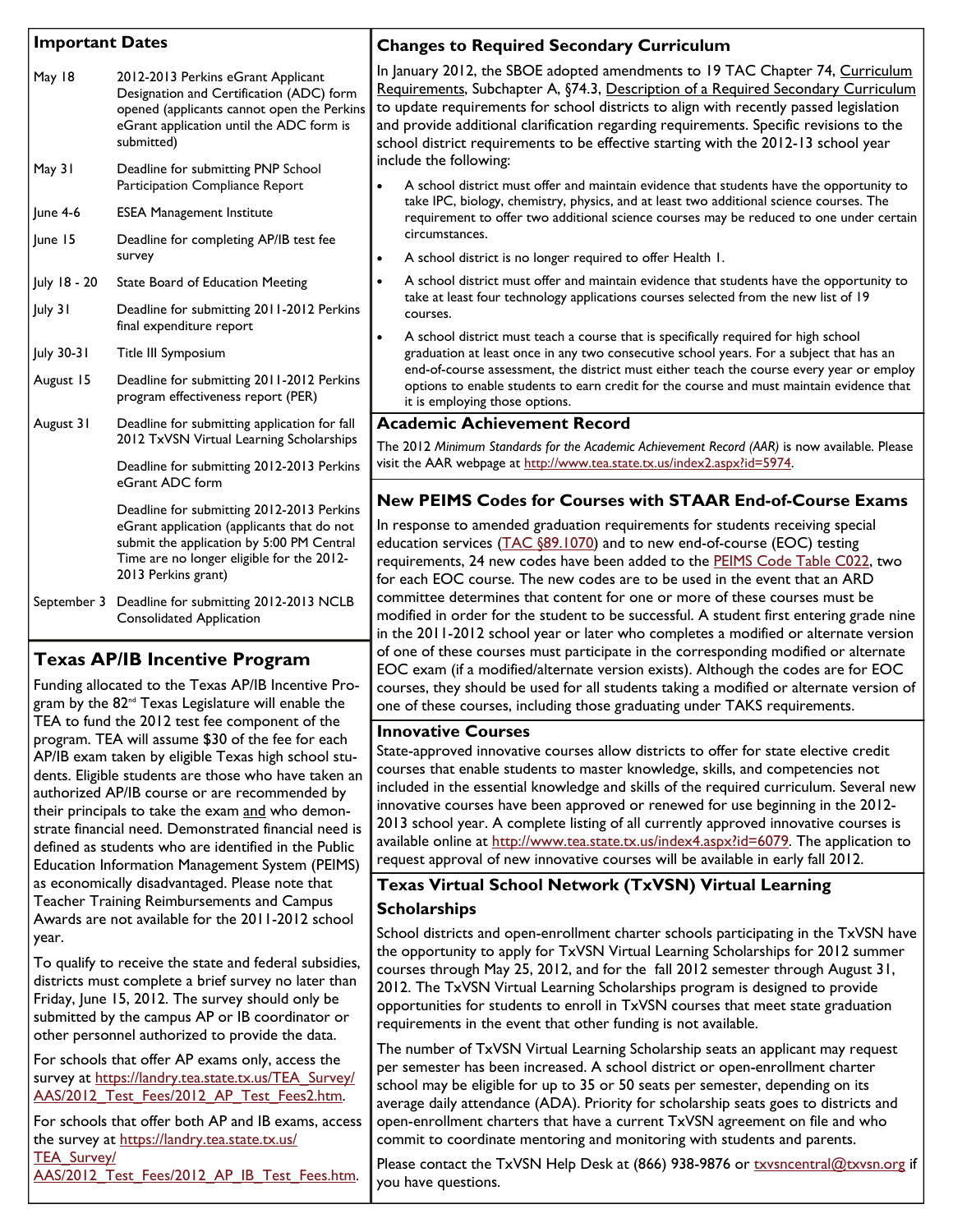#### **Texas Essential Knowledge and Skills (TEKS) Update**

2013 are available online at <http://ritter.tea.state.tx.us/rules/tac/chapter126/index.html>. **Technology Applications**—The revised technology applications TEKS, which were approved by the State Board of Education in 2011, will be implemented in classrooms beginning this August. The revised TEKS for technology applications beginning with school year 2012-

**Mathematics**— In Spring 2011, the SBOE began the review and revision of the mathematics TEKS. In April 2012, the SBOE gave final approval to the revised mathematics TEKS for Kindergarten through grade 12. The revised mathematics TEKS for Kindergarten through grade 8 are expected to be implemented in the 2014-2015 school year, depending upon the availability of funding for instructional materials. The revised mathematics TEKS for high school are scheduled for implementation in the 2015-2016 school year, depending upon the availability of funding for instructional materials.

The revised TEKS for mathematics will be available later this summer at <http://www.tea.state.tx.us/index2.aspx?id=2147499971>.

**Fine Arts**—The SBOE has begun the process for the review and revision of the fine arts TEKS. SBOE-appointed committees will make recommendations for the revision of the fine arts TEKS in fall 2012, with adoption expected to take place in spring 2013. The revised TEKS for fine arts are scheduled to be implemented in the fall of 2014. For updates and information related to the fine arts TEKS review, please visit the fine arts TEKS webpage at<http://www.tea.state.tx.us/index2.aspx?id=2147499973>.

Kindergarten – Grade 5

**Chapter 112. Science (Ciencias)** 

#### **The Texas Essential Knowledge and Skills (TEKS) in Spanish for Kindergarten through Grade 6 are now available!**

Grade 6

**Chapter 128. Spanish Language Arts and Reading (Artes del lenguaje y Lectura)** 

Kindergarten – Grade 5

Grade 6

**Chapter 111. Mathematic (Matemáticas)** 

Kindergarten – Grade 5

Grade 6

**Chapter 113. Social Studies (Estudios Sociales)**  Kindergarten – Grade 5 Grade 6

For a copy of the Spanish TEKS, please visit the TEKS webpage at<http://www.tea.state.tx.us/index2.aspx?id=6148>.

## **Texas Migrant Education Program (MEP): Intrastate and Interstate Coordination**

The Texas Migrant Interstate Program (TMIP), a special project of the Texas Education Agency, facilitates intra- and interstate coordination of information, resources, and services for Texas migrant students in order to help meet their educational needs while migrating away from their home-based school districts.

The TMIP offers  $11<sup>th</sup>$  and  $12<sup>th</sup>$  grade Texas migrant students endof-course (EOC) and the Exit Level TAKS testing opportunities while they are in other states. School districts should inform parents and migrant students that required assessments can be taken even after migrating out of state.

It is also important for local education agency (LEA) migrant staff to make every effort to coordinate with MEP summer programs in receiving states. A description of the summer programs and testing information offered by other states can be obtained from the Migrant Summer Programs Directory. The directory can be accessed from the main menu of the TMIP website at [http://](http://www.psjaisd.us/apps/pages/index.jsp?uREC_ID=118951&type=d) [www.psjaisd.us/apps/pages/index.jsp?uREC\\_ID=118951&type=d](http://www.psjaisd.us/apps/pages/index.jsp?uREC_ID=118951&type=d).

For additional information, please contact TMIP at (800) 292-7006 or via email at [tmip@sbcglobal.net](mailto:tmip@sbcglobal.net).



*The Grand Prairie High School Speech Team, directed by Kesha Key (not shown), performs at the April 2012 State Board of Education meeting.* 

#### **Title III Reminder: PR7000 - Private Nonprofit School Participation Compliance Report Available in eGrants**

All Title III-funded LEAs are required to submit the PR7000 - Private Nonprofit (PNP) School Participation Compliance Report, even if no PNP schools chose to participate in the LEA Title III program and even if no PNP schools are located within the LEA boundaries. The PR7000 must be submitted to TEA via eGrants no later than May 31, 2012. For more information, see the April 11, 2012, To the Administrator Addressed letter accessible at [http://www.tea.state.tx.us/taa\\_letters.aspx](http://www.tea.state.tx.us/taa_letters.aspx).